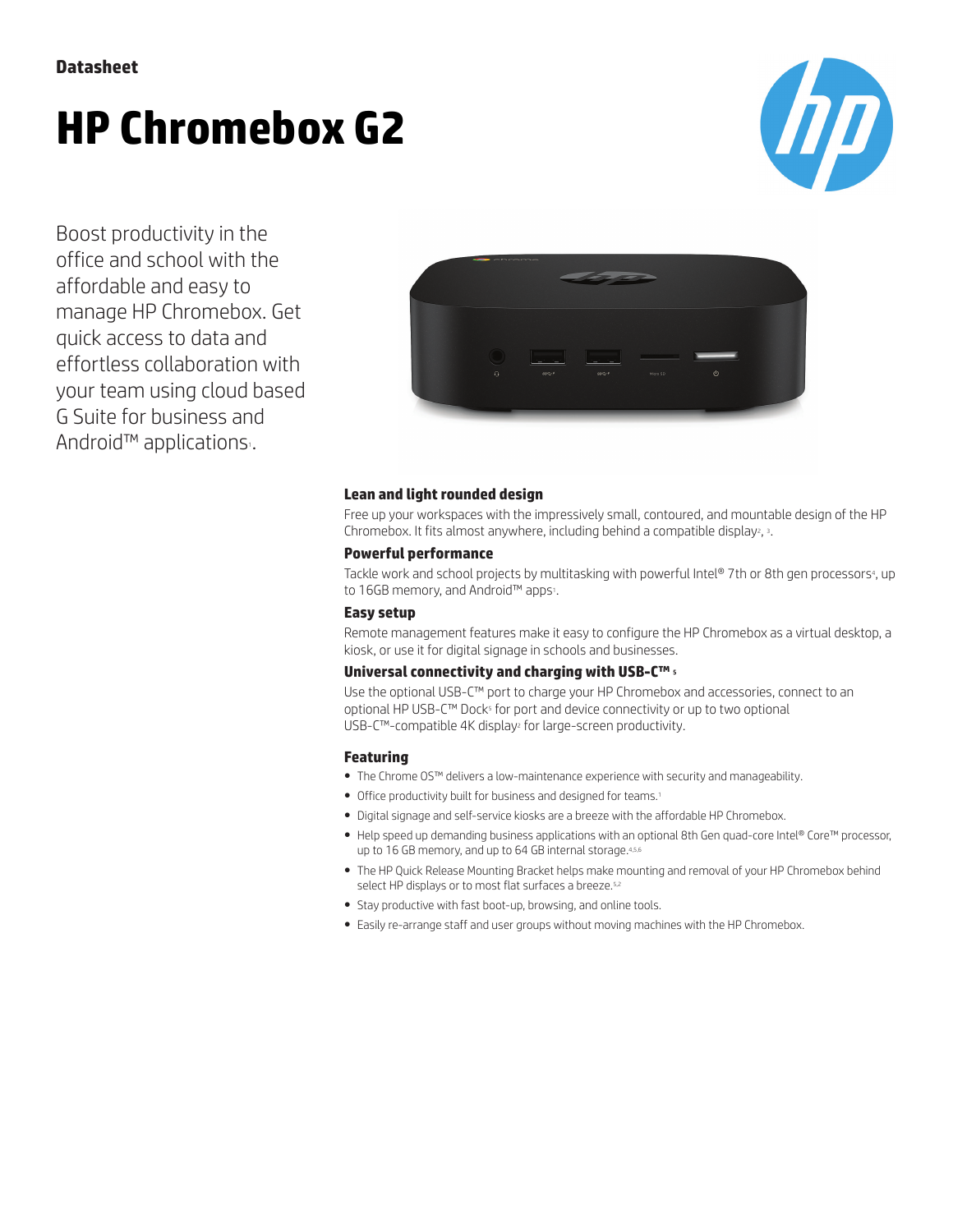## **HP Chromebox G2 Specifications Table**





| <b>Form Factor</b>                | Mini                                                                                                                                                                                                                                                                                                                                                                                                     |
|-----------------------------------|----------------------------------------------------------------------------------------------------------------------------------------------------------------------------------------------------------------------------------------------------------------------------------------------------------------------------------------------------------------------------------------------------------|
| <b>Available Operating System</b> | Chrome OS™                                                                                                                                                                                                                                                                                                                                                                                               |
| <b>Processor Family</b>           | Intel® Celeron® processor; 8th Generation Intel® Core™ i7 processor (i7-8650U); 7th Generation Intel® Core™ i5 processor (i5-7300U)                                                                                                                                                                                                                                                                      |
| <b>Available Processors</b>       | Intel® Core™ i5-7300U with Intel® HD Graphics 620 (2.6 GHz base frequency, up to 3.5 GHz with Intel® Turbo Boost Technology, 3 MB cache, 2 cores)<br>Intel® Core™ i7-8650U with Intel® UHD Graphics 620 (1.9 GHz base frequency, up to 4.2 GHz with Intel® Turbo Boost Technology, 8 MB cache, 4 cores)<br>Intel® Celeron® 3865U with Intel® HD Graphics 610 (1.8 GHz, 2 MB cache, 2 cores) <sup>1</sup> |
| <b>Maximum Memory</b>             | 16 GB DDR4-2400 SDRAM 2                                                                                                                                                                                                                                                                                                                                                                                  |
| <b>Memory Slots</b>               | 2 SODIMM                                                                                                                                                                                                                                                                                                                                                                                                 |
| <b>Internal Storage</b>           | 32 GB up to 64 GB M.2 SSD 3                                                                                                                                                                                                                                                                                                                                                                              |
| <b>Available Graphics</b>         | Integrated: Intel® HD Graphics 610; Intel® UHD Graphics 620<br>(Integrated graphics will depend on processor.)                                                                                                                                                                                                                                                                                           |
| Audio                             | Realtek ALC5662-CG codec, internal beeper, combo microphone/headphone jack                                                                                                                                                                                                                                                                                                                               |
| <b>Communications</b>             | LAN: Integrated Realtek RTL8151GH-CG GbE LOM<br>WLAN: Intel® Dual Band Wireless-AC 7265 802.11ac (2x2) and Bluetooth® 4.2 Combo, non-vPro™ 4                                                                                                                                                                                                                                                             |
| <b>Expansion Slots</b>            | 1 SD 3 media card reader                                                                                                                                                                                                                                                                                                                                                                                 |
| <b>Ports and Connectors</b>       | Front: 1 headphone/microphone combo; 1 SD 3 card reader; 2 USB 3.0<br>Back: 1 HDMI; 1 power connector; 1 RJ-45; 1 USB 3.0; 1 USB Type-C™; 2 USB 2.0                                                                                                                                                                                                                                                      |
| <b>Security Management</b>        | Kensington lock                                                                                                                                                                                                                                                                                                                                                                                          |
| <b>Power</b>                      | 65 W external power adapter, up to 85% efficiency; 90 W external power adapter, up to 85% efficiency <sup>5</sup>                                                                                                                                                                                                                                                                                        |
| <b>Dimensions</b>                 | 5.87 x 5.87 x 1.57 in<br>14.93 x 14.93 x 4 cm                                                                                                                                                                                                                                                                                                                                                            |
| Weight                            | 1.26 <sub>th</sub><br>$0.57$ kg<br>(Lowest weight noted. Weight will vary by configuration.)                                                                                                                                                                                                                                                                                                             |
| <b>Environmental</b>              | Low halogen <sup>7</sup>                                                                                                                                                                                                                                                                                                                                                                                 |
|                                   | Energy Efficiency Compliance ENERGY STAR® certified; EPEAT® Silver 6                                                                                                                                                                                                                                                                                                                                     |
| <b>Warranty</b>                   | 1 year (1-1-0) limited warranty and service offering includes 1 year of parts and labor. Terms and conditions vary by country. Certain restrictions<br>and exclusions apply.                                                                                                                                                                                                                             |
|                                   |                                                                                                                                                                                                                                                                                                                                                                                                          |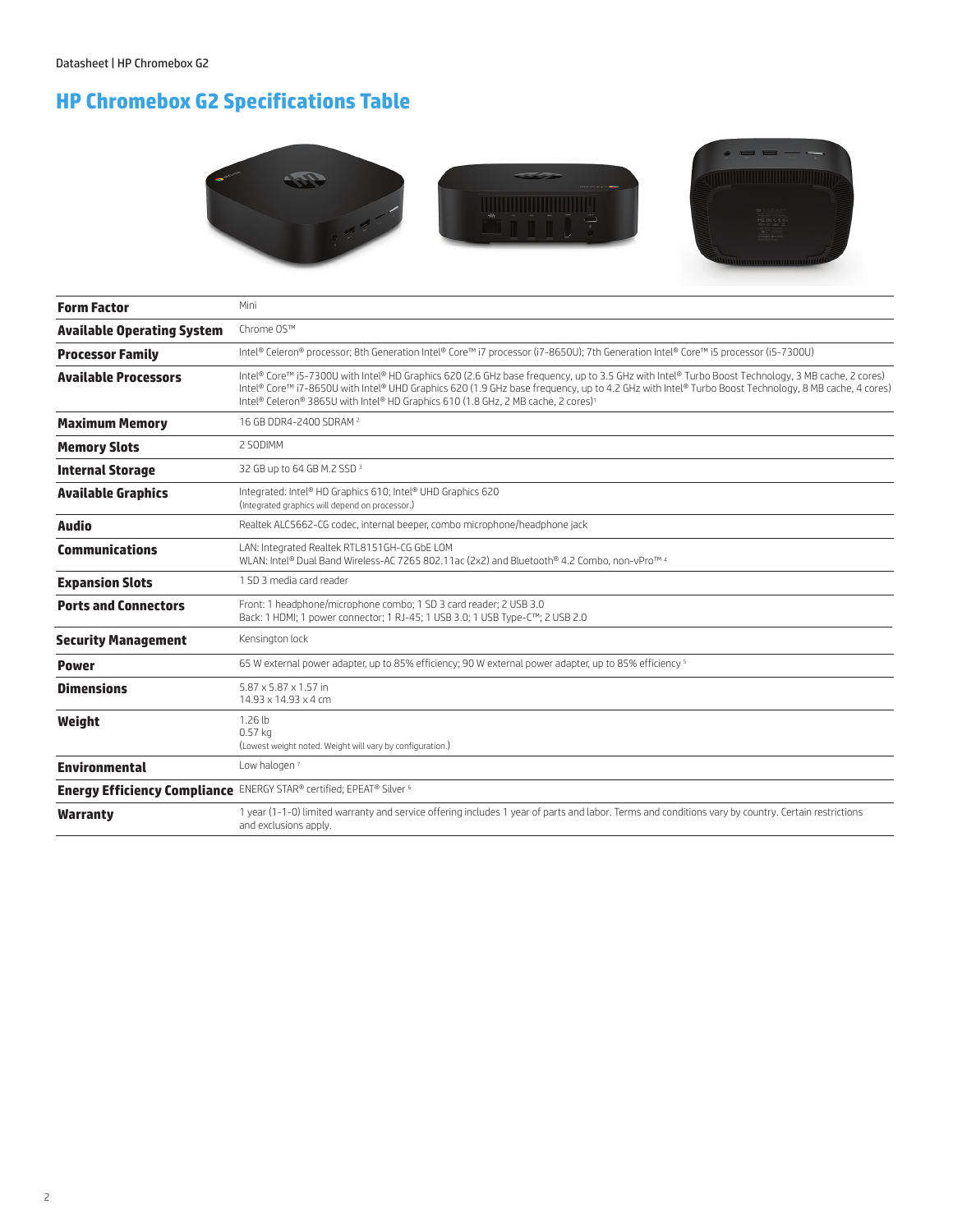### **HP Chromebox G2**

Accessories and services (not included)